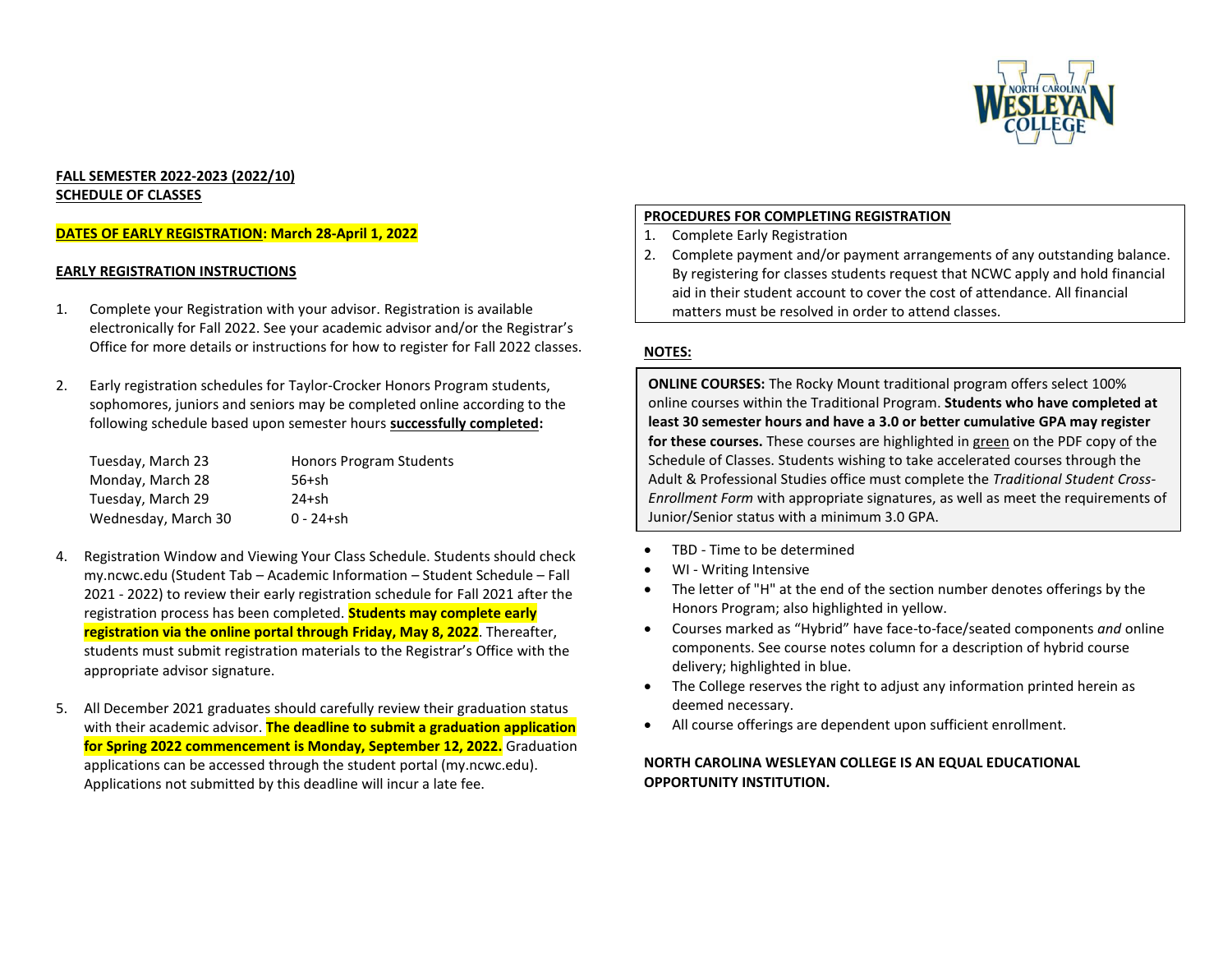| <b>CRS</b> | <b>NUM</b> | SEC TITLE                                                                              | REQUIRED PRE-/CO-REQUISITIES/COURSE NOTES                                    | <b>INSTRUCTOR</b> | SH TIME             | <b>ROOM</b>    |
|------------|------------|----------------------------------------------------------------------------------------|------------------------------------------------------------------------------|-------------------|---------------------|----------------|
| ACC        | 200        | 1 Fundamental Accounting                                                               | Accounting majors should not take this course                                | Phillis, M        | 3 MWF 8:00 - 9:00   | GSC 210        |
| ACC        | 201        | 1 Financial Accounting                                                                 |                                                                              | Phillis, M        | 3 MWF 9:10 - 10:10  | GSC 210        |
| ACC        | 202        | 1 Managerial Accounting (Hybrid)                                                       | <b>Meets Tuesdays</b>                                                        | Phillis, M        | 3 TR 8:00 - 9:30    | <b>GTC 127</b> |
| ACC        | 311        | 1 Personal Income Tax                                                                  |                                                                              | Phillis, M.       | 3 TR 9:40 - 11:10   | GTC 127        |
| ACC        | 315        | 1 Intermediate Accounting I (Hybrid)                                                   | ACC 201; Meets Tuesdays                                                      | Achilles. W       | $3$ T 1:00 - 2:30   | <b>GTC 219</b> |
| ACC        | 410        | 1 Auditing (Hybrid)                                                                    | ACC 316; Meets Thursdays                                                     | Phillis, M        | 3 TR 8:00 - 9:30    | <b>GTC 219</b> |
| ACC        | 411        | 1 Advanced Accounting Topics (Hybrid)                                                  | ACC 316; Meets Thursdays                                                     | Achilles, W       | 3 R 1:00 - 2:30     | <b>GTC 219</b> |
| ANT        | 210        | 1 Cultural Anthropology (Online)                                                       | Asynchronous online content.                                                 | Phipps,.          | 3 Online            | Online         |
| ANT        | 210        | 2 Cultural Anthropology (Online)                                                       | Asynchronous online content.                                                 | Phipps, J.        | 3 Online            | Online         |
| ART        | 101        | 1 Art Appreciation                                                                     |                                                                              | Staff             | 3 MWF 12:40 - 1:40  | <b>BRA 235</b> |
| <b>ART</b> | 101        | 2 Art Appreciation                                                                     |                                                                              | Staff             | 3 MWF 10:20 - 11:20 | <b>BRA 235</b> |
| ART        | 104        | 1 Drawing I                                                                            |                                                                              | Staff             | 3 TR 2:40 - 4:10    | <b>BRA 233</b> |
| ART        | 205        | 1 Painting: Water Media                                                                |                                                                              | Staff             | 3 TR 1:00 - 2:30    | <b>BRA 233</b> |
| <b>BIO</b> | 101        | 1 Life Science                                                                         |                                                                              | Weber, E.         | 3 MWF 10:20 - 11:20 | <b>SLC 107</b> |
| <b>BIO</b> | 101        | 2 Life Science                                                                         |                                                                              | Temple, J.        | 3 MWF 11:30 - 12:30 | <b>SLC 105</b> |
| <b>BIO</b> | 101        | 3 Life Science                                                                         |                                                                              | Temple, J.        | 3 MWF 12:40 - 1:40  | <b>SLC 117</b> |
| <b>BIO</b> | 101        | 4 Life Science                                                                         |                                                                              | Tolson, M.        | 3 TR 1:00 - 2:30    | <b>SLC 105</b> |
| <b>BIO</b> | 101        | 5 Life Science                                                                         |                                                                              | Blondel, D.       | 3 TR 2:40 - 4:10    | <b>PCB 279</b> |
| <b>BIO</b> | 102        | 1 Life Science Lab                                                                     | Co-requisite: BIO 101                                                        | Carmichael, H.    | 1 T 12:15 - 2:15    | GSC 101        |
| <b>BIO</b> | 102        | 2 Life Science Lab                                                                     | Co-requisite: BIO 101                                                        | Carmichael, H.    | 1 T 2:40 - 4:40     | GSC 101        |
| <b>BIO</b> | 102        | 3 Life Science Lab                                                                     | Co-requisite: BIO 101                                                        | Tolson, M.        | 1 W 9:10 - 11:10    | GSC 101        |
| <b>BIO</b> | 102        | 4 Life Science Lab                                                                     | Co-requisite: BIO 101                                                        | Blondel, D.       | 1 W 10:20 - 12:20   | GSC 104        |
| <b>BIO</b> | 102        | 5 Life Science Lab                                                                     | Co-requisite: BIO 101                                                        | Tolson, M.        | 1 W 1:10 - 3:10     | GSC 101        |
| <b>BIO</b> | 102        | 6 Life Science Lab                                                                     | Co-requisite: BIO 101                                                        | Blondel, D.       | 1 W 2:30 - 4:30     | GSC 104        |
| <b>BIO</b> | 102        | 7 Life Science Lab                                                                     | Co-requisite: BIO 101                                                        | Tolson, M.        | 1 R 9:45 - 11:45    | GSC 101        |
| <b>BIO</b> | 102        | 8 Life Science Lab                                                                     | Co-requisite: BIO 101                                                        | Thompson, A.      | 1 R 12:15 - 2:15    | GSC 104        |
| <b>BIO</b> | 102        | 9 Life Science Lab                                                                     | Co-requisite: BIO 101                                                        | Thompson, A.      | 1 R 2:40 - 4:40     | GSC 104        |
| <b>BIO</b> | 102        | 10 Life Science Lab                                                                    | Co-requisite: BIO 101                                                        | Weber, E.         | 1 F 11:30 - 1:30    | GSC 101        |
| <b>BIO</b> | 222        | 1 Evolution                                                                            | BIO 101, 102                                                                 | Thompson, A.      | 3 TR 9:40 - 11:10   | <b>SLC 105</b> |
| <b>BIO</b> | 224        | 1 Introduction to Environmental Science                                                | <b>BIO 101</b>                                                               | Elias, D.         | 3 MWF 8:00 - 9:00   | <b>SLC 107</b> |
| <b>BIO</b> | 226        | 1 Agroecology                                                                          | <b>BIO 101</b>                                                               | Elias, D.         | 4 MWF 9:10 - 10:10  | GSC 102        |
| <b>BIO</b> | 226        | L Agroecology Lab                                                                      | <b>BIO 101</b>                                                               | Elias, D.         | 0 R 1:00 - 3:00     | GSC 102        |
| <b>BIO</b> | 231        | 1 Anatomy & Physiology I                                                               | C- or better in BIO 101 and 102                                              | Weber, E.         | 4 MWF 8:00 - 9:00   | <b>SLC 105</b> |
| <b>BIO</b> | 231        | 2 Anatomy & Physiology I                                                               | C- or better in BIO 101 and 102                                              | Weber, E.         | 4 MWF 8:00 - 9:00   | <b>SLC 105</b> |
| <b>BIO</b> | 231        | 1L Anatomy & Physiology I Lab                                                          | C- or better in BIO 101 and 102                                              | Weber, E.         | $0$ T 1:10 - 3:10   | GSC 105        |
| <b>BIO</b> | 231        | 2L Anatomy & Physiology I Lab                                                          | C- or better in BIO 101 and 102                                              | Weber, E.         | 0 W 1:10 - 3:10     | GSC 105        |
| <b>BIO</b> | 232        | 1 Anatomy & Physiology II                                                              | <b>BIO 231</b>                                                               | Blondel, D.       | 4 TR 8:00 - 9:30    | GSC 210        |
| <b>BIO</b> | 232        | L Anatomy & Physiology II Lab                                                          | <b>BIO 231</b>                                                               | Blondel, D.       | $0$ M 1:10 - 3:10   | GSC 105        |
| <b>BIO</b> | 316        | 1 Microbiology                                                                         | BIO 123, 200, 222; CHM 121                                                   | Louch, H.         | 4 TR 9:40 - 11:10   | <b>SLC 107</b> |
| <b>BIO</b> | 316        | L Microbiology Lab                                                                     | BIO 123, 200, 222; CHM 121                                                   | Louch, H.         | $0$ T 1:10 - 4:10   | GSC 102 & 104  |
| <b>BIO</b> | 401        | 1 Ecology                                                                              | BIO 200, 222; CHM 121; one upper-level biology course                        | Thompson, A.      | 3 MWF 10:20 - 11:20 | <b>SLC 105</b> |
| <b>BIO</b> | 402        | 1 Ecological Methods (WI)                                                              | BIO 123, 200, 222; Co-requisite BIO 401                                      | Thompson, A.      | 2 W 1:10-4:10       | GSC 102        |
| <b>BIO</b> | 404        | 1 Physiological Ecology                                                                | BIO 123, 200, 222                                                            | Temple, J.        | 4 MWF 9:10 - 10:10  | <b>SLC 107</b> |
| <b>BIO</b> | 404        | L Physiological Ecology Lab                                                            | BIO 123, 200, 222                                                            | Temple, J.        | 0 R 1:10 - 4:10     | GSC 105        |
| <b>BUS</b> | 206        | 1 Principles of Management                                                             |                                                                              | Staff             | 3 MWF 11:30 - 12:30 | <b>SLC 107</b> |
| <b>BUS</b> | 206        | 2 Principles of Management                                                             |                                                                              | Staff             | 3 MWF 1:50 - 2:50   | GTC 230        |
| <b>BUS</b> | 206        | 3 Principles of Management                                                             |                                                                              | Denton, A.        | 3 TR 8:00 - 9:30    | <b>PCB 280</b> |
| <b>BUS</b> | 206        | 4 Principles of Management                                                             |                                                                              | Sweet, K          | 3 MWF 8:00 - 9:00   | <b>PCB 276</b> |
| <b>BUS</b> | 206        | 5 Principles of Management                                                             |                                                                              | Staff             | 3 MWF 1:50 - 2:50   | <b>SLC 117</b> |
| <b>BUS</b> | 207        | 1 Legal Environment (Hybrid)                                                           | Meets Tuesdays, Asynchronous assignments on Thursday                         | Lusby, C.         | 3 TR 1:00 - 2:30    | <b>BRA 235</b> |
| <b>BUS</b> | 207        | 2 Legal Environment (Online)                                                           |                                                                              | Stefanics, L      | 3 Online            | Online         |
| <b>BUS</b> | 215        | 1 International Business                                                               |                                                                              | Messer-Knode, G.  | 3 TR 2:40 - 4:10    | GTC 230        |
| <b>BUS</b> | 307        | 1 Corporate Finance                                                                    | ACC 200 or ACC 201                                                           | Messer-Knode, G.  | 3 TR 1:00 - 2:30    | GTC 230        |
| <b>BUS</b> | 308        | 1 Organizational Behavior (WI)                                                         | BUS 206 with a grade of C- or higher                                         | Sweet, K.         | 3 MWF 11:30 - 12:30 | <b>PCB 276</b> |
| <b>BUS</b> | 308        | 2 Organizational Behavior (WI)                                                         | BUS 206 with a grade of C- or higher.                                        | Sweet, K.         | 3 MWF 12:40 - 1:40  | <b>BRA 240</b> |
| <b>BUS</b> | 314        | 1 Human Resource Management                                                            | BUS 206 with a grade of C- or higher                                         | Sweet, K.         | 3 MWF 9:10 - 10:10  | <b>PCB 279</b> |
| <b>BUS</b> | 319        |                                                                                        |                                                                              | Achilles, A.      | 3 Online            | Online         |
| <b>BUS</b> | 319        | 1 Management Information Systems (Online)<br>2 Management Information Systems (Online) | BUS 206 with a grade of C- or higher<br>BUS 206 with a grade of C- or higher | Achilles, A.      | 3 Online            | Online         |
| <b>BUS</b> | 350        | 1 Operations Management                                                                | ACC 200 or ACC 201; MAT 213                                                  | Staff             | 3 MWF 1:50 - 2:50   | <b>TRC 105</b> |
| <b>BUS</b> | 351        | 1 Advanced Operations Management                                                       | BUS 350 with a grade of C- or higher                                         | Staff             | 3 MWF 12:40 - 1:40  | <b>GTC 127</b> |
| <b>BUS</b> | 370        | 1 Small Business Management                                                            | BUS 307; MKT 205 with a grade of C- or higher, BUS 206                       |                   | 3 TR 11:20 - 12:50  | <b>GTC 228</b> |
|            |            |                                                                                        |                                                                              | Messer-Knode, G.  |                     |                |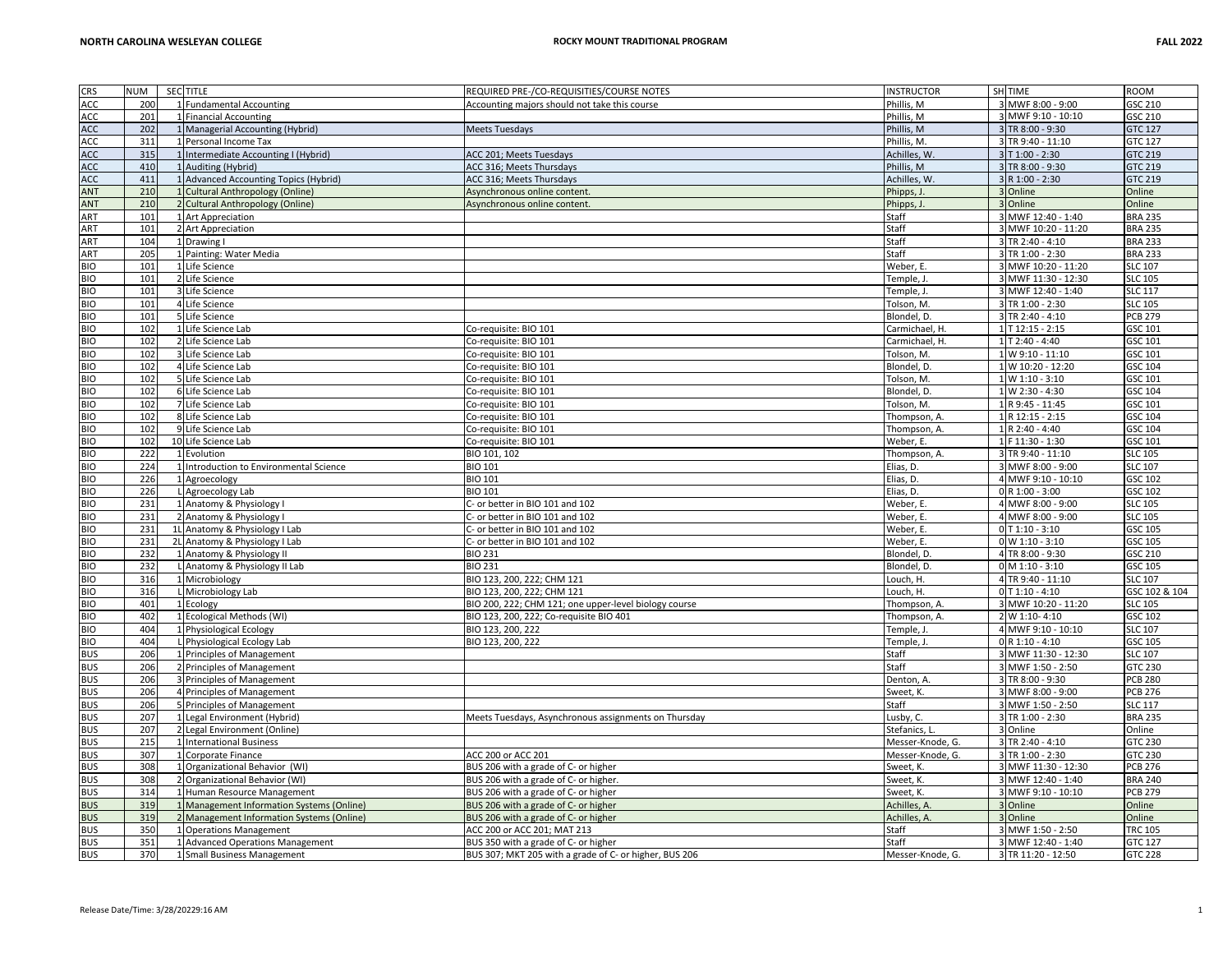| <b>BUS</b>               | 481             | 1 Business Strategy and Policy (WI)                           | BUS 307, 308; MKT 205 w/ grade of C- or higher.                                              | Staff                  | 3 TR 11:20 - 12:50  | <b>PEL 114</b>                   |
|--------------------------|-----------------|---------------------------------------------------------------|----------------------------------------------------------------------------------------------|------------------------|---------------------|----------------------------------|
| <b>CHM</b>               | 111             | 1 General Chemistry I (Hybrid)                                | <b>MAT 113</b>                                                                               | Patterson, P.          | 3 MWF 9:10 - 10:10  | <b>GSC 208</b>                   |
| <b>CHM</b>               | 111             | 2 General Chemistry I (Hybrid)                                | <b>MAT 113</b>                                                                               | Patterson, P.          | 3 MWF 10:20 - 11:20 | <b>GSC 208</b>                   |
| <b>CHM</b>               | 112             | 1 General Chemistry I Lab (Online)                            | MAT 113; Corequisite with CHM 111                                                            | Patterson. P.          | 1 Online            | Online                           |
| <b>CHM</b>               | 301             | 1 Organic Chemistry I (Hybrid)                                | CHM 121, 122                                                                                 | Patterson, P.          | 3 MWF 11:30 - 12:30 | <b>GSC 208</b>                   |
| <b>CHM</b>               | 302             | 1 Organic Chemistry I Laboratory                              | CHM 121, 122; Corequisite with CHM 301                                                       | Patterson, P.          | 1 M 12:40 - 3:40    | GSC 202                          |
| CHM                      | 322             | 1 Biochemistry Laboratory (Hybrid)                            | CHM 301, 302; BIO 101, 102; Recommended BIO 122, 123.                                        | Patterson, P.          | $2$ W 1:00 - 4:00   | GSC 202                          |
|                          |                 |                                                               | CHM 301, 302; BIO 101, 102; Recommended BIO 122, 123. Early start highly recommended. Course |                        |                     |                                  |
| <b>CHM</b>               | 321             | 1 Biochemistry (Online)                                       | access and books available in May 2022.                                                      | Patterson, P.          | 3 Online            | Online                           |
| <b>CIS</b>               | 210             | 1 Computer Hardware                                           |                                                                                              | Williamson, S.         | 3 TR 11:20 - 12:50  | GTC 219                          |
| <b>CIS</b>               | 211             | 1 Programming Structures (Hybrid)                             | Hybrid. Meets on Mondays and Wednesdays with asynchronous instruction on Fridays.            | Lewis. J.              | 3 MW 9:10 - 10:10   | <b>GTC 219</b>                   |
| $\overline{CS}$          | 211             | 2 Programming Structures (Hybrid)                             | Hybrid. Meets on Mondays and Wednesdays with asynchronous instruction on Fridays.            | Lewis, J               | 3 MWF 10:20 - 11:20 | GTC 219                          |
| <b>CIS</b>               | 307             | 1 Computer Forensics                                          |                                                                                              | Williamson, S.         | 3 TR 2:40 - 4:10    | <b>GTC 219</b>                   |
| <b>CIS</b>               | 310             | 1 Computer Software                                           |                                                                                              | Williamson, S.         | 3 TR 1:00 - 2:30    | GTC 127                          |
| <b>CIS</b>               | 410             |                                                               |                                                                                              | Williamson, S.         | 3 Online            | Online                           |
|                          |                 | 1 Management of Information Systems Projects (Online) (WI)    | Senior Standing.                                                                             |                        |                     |                                  |
|                          | 415             |                                                               |                                                                                              |                        |                     |                                  |
| <b>CIS</b><br><b>CIS</b> |                 | 1 Ethical Hacking (Online)                                    | <b>CIS 305</b>                                                                               | Williamson, S.         | 3 Online            | Online                           |
|                          | 495             | 1 Data Analysis with Python (Online)                          | CIS 211 or permission of the instructor                                                      | Lewis, J               | 3 Online            | Online                           |
| CMA                      | 205             | 1 Introduction to Video Production                            |                                                                                              | Buel, J.               | 3 TR 2:40 - 4:10    | <b>PCB 276</b>                   |
| COL                      | 103             | 1 Wesleyan Transition                                         |                                                                                              | Lilley, B.             | 1 M 1:50 - 2:50     | <b>SLC 105</b>                   |
| $\overline{COL}$         | 103             | 2 Wesleyan Transition                                         |                                                                                              | Lilley, B.             | 1 M 3:00 - 4:00     | <b>SLC 105</b>                   |
| COL                      | 103             | 3 Wesleyan Transition                                         |                                                                                              | Rouse, R.              | 1 W 1:50 - 2:50     | GSC 220                          |
| <b>COL</b>               | 103             | 4 Wesleyan Transition                                         |                                                                                              | Rouse, R.              | 1 W 3:00 - 4:00     | GSC 220                          |
| COL                      | 103             | 5 Wesleyan Transition                                         | international                                                                                | Staff                  | 1 M 1:50 - 2:50     | <b>PCB 280</b>                   |
| COL                      | 103             | 6 Wesleyan Transition                                         | international                                                                                | Staff                  | 1 M 3:00 - 4:00     | GSC 103                          |
| COL                      | 103             | 7 Wesleyan Transition                                         |                                                                                              | Hedgepeth, E.          | 1 W 1:50 - 2:50     | <b>PCB 274</b>                   |
| COL                      | 103             | 8 Wesleyan Transition                                         |                                                                                              | Hedgepeth, E.          | 1 W 3:00 - 4:00     | <b>PCB 274</b>                   |
| COL                      | 103             | 9 Wesleyan Transition                                         | <b>ROTC</b>                                                                                  | Brown, L.              | 1 W 1:50 - 2:50     | <b>PEL 114</b>                   |
| COL                      | 103             | 10 Wesleyan Transition                                        | early college                                                                                | Brown. L.              | 1 W 3:00 - 4:00     | <b>PEL 114</b>                   |
| $\overline{col}$         | 103             | 11 Wesleyan Transition                                        |                                                                                              | Stone, T.              | 1 M 1:50 - 2:50     | GSC 210                          |
| COL                      | 10 <sup>2</sup> | 12 Wesleyan Transition                                        |                                                                                              | Stone, T.              | 1 M 3:00 - 4:00     | GSC 210                          |
|                          |                 |                                                               |                                                                                              |                        |                     |                                  |
| $\overline{COL}$         | 103             | 13 Wesleyan Transition                                        | honors                                                                                       | Yankosky, B.           | 1 M 1:50 - 2:50     | GSC 103                          |
| COL                      | 10 <sub>3</sub> | 14 Wesleyan Transition                                        | transfer                                                                                     | Sundbom, A.            | 1 Online            | Online                           |
|                          | 103             | 15 Wesleyan Transition                                        | transfer                                                                                     | Martin, T.             | 1 Online            | Online                           |
| $\overline{c}$           |                 |                                                               |                                                                                              |                        |                     |                                  |
| COL                      | 105             | 1 Career Development                                          |                                                                                              | Langley, J.            | 1 R 1:00 - 2:00     | <b>TRC 105</b><br><b>PEL 114</b> |
| COL                      | 195             | 1 Introduction to Research Strategies                         |                                                                                              | Larkin, C.; Martin, T. | 1 W 11:30 - 12:30   |                                  |
| COM                      | 200             | 1 Mass Communication                                          |                                                                                              | Buel. J.               | 3 MWF 12:40 - 1:40  | <b>PCB 276</b>                   |
| COM                      | 200             | 2 Mass Communication                                          |                                                                                              | Buel, J.               | 3 MWF 1:50 - 2:50   | <b>PCB 276</b>                   |
| COM                      | 215             | Interpersonal Communications and Culture                      |                                                                                              | Grimshaw, E.           | 3 MWF 1:50 - 2:50   | <b>GTC 228</b>                   |
| COM                      | 215             | 2 Interpersonal Communications and Culture                    |                                                                                              | Grimshaw, E.           | 3 MWF 12:40 - 1:40  | <b>PCB 277</b>                   |
| COM                      | 220             | 1 Film Analysis                                               |                                                                                              | Buel, J.               | 3 TR 11:20 - 12:50  | <b>SLC 105</b>                   |
| COM                      | 308             | Research Methods in Communication (WI)                        | MAT 213; COM 200                                                                             | Grimshaw, E.           | 3 TR 9:40 - 11:10   | <b>PCB 189</b>                   |
| COM                      | 495             | 2 Special Topics: Environmental Communication                 |                                                                                              | Grimshaw, E.           | 3 TR 1:00 - 2:30    | <b>PCB 279</b>                   |
| COM                      | 495             | 1 Special Topics: Bible and Film                              | Same as REL 495.01                                                                           | Thompson, S.           | 3 MWF 1:50 - 2:50   | <b>SLC 107</b>                   |
| ECO                      | 211             | 1 Principles of Economics I (Macro) (Online)                  |                                                                                              | Davis, A.              | 3 Online            | Online                           |
| ECO                      | 215             | 1 Economics for Business (Online)                             |                                                                                              | Hyatt, M.              | 3 Online            | Online                           |
| ECO                      | 215             | 2 Economics for Business (Online)                             |                                                                                              | Hyatt, M.              | 3 Online            | Online                           |
| EDU                      | 202             | 1 Education Theory and Practice (WI)                          | Co-requisite: EDU 205; 208; Sophomor standing 2.7 GPA                                        | Brewer, P.             | 3 MWF 10:20 - 11:20 | <b>BRA 240</b>                   |
| EDU                      | 205             | 1 Introduction to Teaching (WI)                               | Co-requisite: EDU 205; 208; Sophomor standing 2.7 GPA                                        | Morris, K.             | 3 MWF 9:10 - 10:10  | <b>BRA 240</b>                   |
| EDU                      | 208             | 1 PRAXIS Core Academic Lab for Educators                      |                                                                                              | Brewer, P.             | 1 T 4:00 - 6:00     | <b>BRA 240</b>                   |
| EDU                      | 210             | 1 Books for Children, K-6                                     | Co-requisite: EDU 205; 208                                                                   | Hargrove, B.           | 3 MWF 9:10 - 10:10  | <b>BRA 236</b>                   |
|                          |                 | Elementary Methods for Integrating Arts, Movement and Healthy |                                                                                              |                        |                     |                                  |
| EDU                      | 303             | 1 Living Across the k-6 Curriculum                            | Prequisite: EDU 205; 208                                                                     | Credle, B.             | 3 MWF 10:20 - 11:20 | <b>BRA 234</b>                   |
| EDU                      | 310             | 1 Technology in Education                                     | EDU 202, 205, Admission to Teacher Education program.                                        | Sundbom, A.            | 3 TR 1:00 - 2:30    | <b>PCB 189</b>                   |
| EDU                      | 312             | 1 Reading K- 6 (WI)                                           | Prerequisite EDU 202, 205; Co-Requisite EDU 313                                              | Lunceford, A.          | 3 TR 9:40 - 11:10   | <b>BRA 234</b>                   |
| EDU                      | 313             | 1 Lanuage Arts, K-6 (WI)                                      | EDU 202, 205, Admission to Teacher Education program; Co-Requisite 312                       | Lunceford, A.          | 3 TR 11:20 - 12:50  | <b>BRA 234</b>                   |
| EDU                      | 321             | 1 Curriculum in Elementary Education                          | Prerequisite EDU 202, 205                                                                    | Morris, K.             | 3 MWF 11:30 - 12:30 | <b>PCB 189</b>                   |
| EDU                      | 344             | 1 Elemntary Methods and Materials in the Social Studies       | Prerequisite 6 hours of social science; EDU 202, 205                                         | Staff                  | 3 TR 2:40 - 4:10    | <b>BRA 234</b>                   |
| EDU                      | 400             | 1 Education Foundations and Diversity (WI)                    | EDU 202, 205, Admission to Teacher Education program.                                        | Spragley, K.           | 3 TR 9:40 - 11:10   | <b>BRA 236</b>                   |
| EDU                      | 405             | 1 Educational Assessment                                      | EDU 202, 205, Senior Standing                                                                | Hart, L.               | 3 MWF 10:20 - 11:20 | <b>BRA 236</b>                   |
| EDU<br><b>EDU</b>        | 406<br>415      | 1 Teacher Ed. Licensure Test Preparation Lab (WI)             | EDU 202, 205, MAT 302; EDU 312, 313.                                                         | Hart, L.               | 1 MWF 9:10 - 10:10  | <b>BRA 235</b>                   |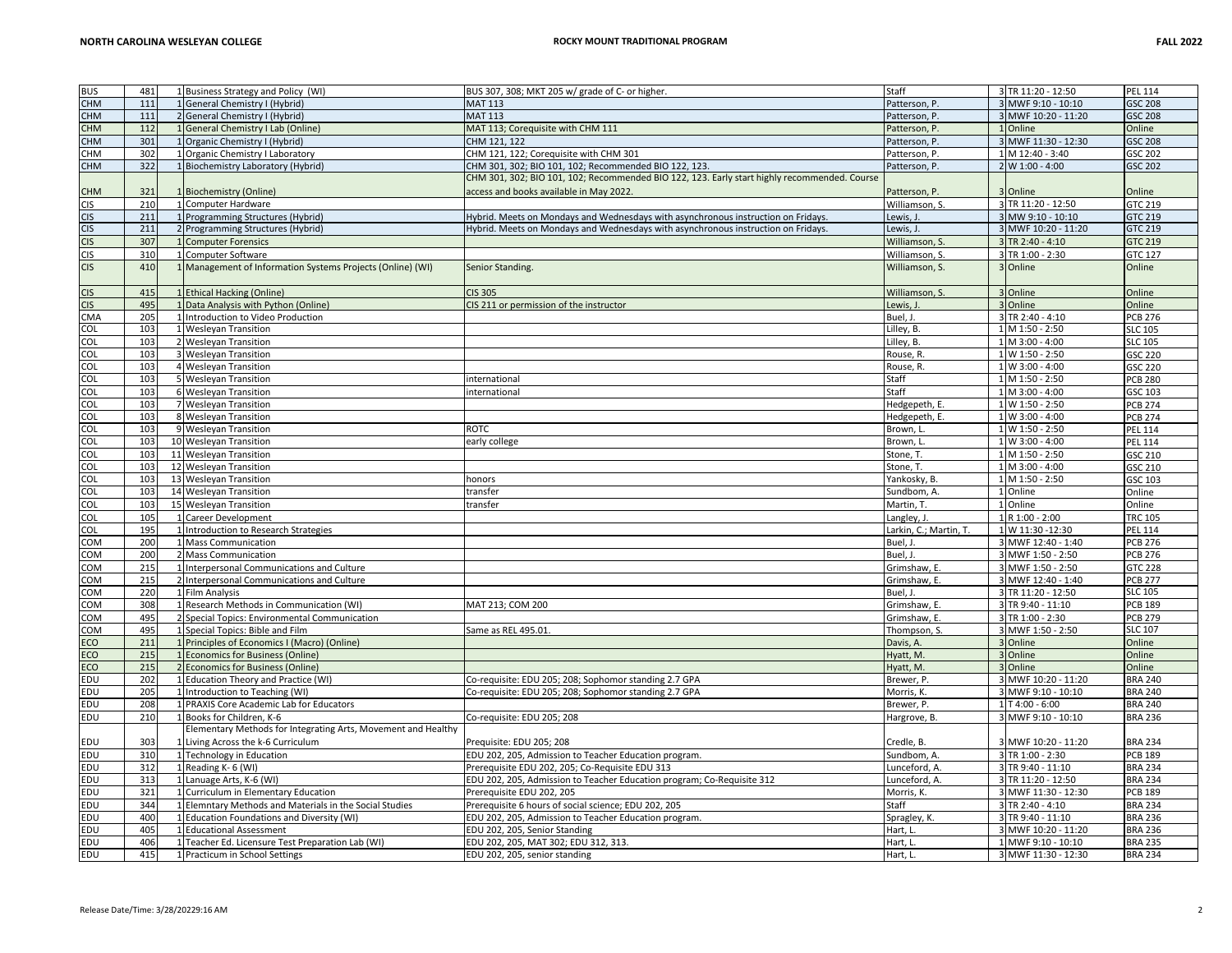| EDU        | 444        | 1 Methods/Materials: Middle and Secondary Education (Sci/His)            | Prerequisite EDU 202, 205                                                                                                                 | Credle, B.              | 2 MW 9:10 - 10:10                        | <b>BRA 234</b>                    |
|------------|------------|--------------------------------------------------------------------------|-------------------------------------------------------------------------------------------------------------------------------------------|-------------------------|------------------------------------------|-----------------------------------|
| <b>ENG</b> | 90         | 1 Basic Writing and Reading                                              | Note: A grade of C or better is required to pass with grade of "P."                                                                       | Hathaway-Pollard, J.    | 3 MWF 1:50 - 2:50                        | GTC 127                           |
| ENG        | 90         | 2 Basic Writing and Reading                                              | Note: A grade of C or better is required to pass with grade of "P."                                                                       | Knott. S.               | 3 MWF 8:00 - 9:00                        | GTC 127                           |
| ENG        | 90         | 3 Basic Writing and Reading                                              | Note: A grade of C or better is required to pass with grade of "P."                                                                       | Hathaway-Pollard, J.    | 3 MWF 12:40 - 1:40                       | <b>PCB 189</b>                    |
| <b>ENG</b> | 90         | 4 Basic Writing and Reading                                              | Note: A grade of C or better is required to pass with grade of "P."                                                                       | Dunn, J                 | 3 TR 1:00 - 2:30                         | GTC 228                           |
| ENG        | 90         |                                                                          |                                                                                                                                           | Staff                   | 3 TR 9:40 - 11:10                        | <b>PEL 114</b>                    |
|            |            | 5 Basic Writing and Reading                                              | Note: A grade of C or better is required to pass with grade of "P."                                                                       |                         |                                          |                                   |
| ENG        | 90         | 6 Basic Writing and Reading                                              | Note: A grade of C or better is required to pass with grade of "P."                                                                       | Dunn, J                 | 3 TR 2:40 - 4:10                         | GTC 127                           |
| ENG        | 111        | 1 Writing I                                                              | ENG 090 or placement.                                                                                                                     | Bowers, J               | 3 MWF 12:40 - 1:40                       | <b>PCB 274</b>                    |
| ENG        | 111        | 2 Writing I                                                              | ENG 090 or placement.                                                                                                                     | Bowers, J.              | 3 MWF 11:30 - 12:30                      | GSC 210                           |
| ENG        | 111        | 3 Writing I                                                              | ENG 090 or placement.                                                                                                                     | Love, M.                | 3 MWF 11:30 - 12:30                      | GTC 127                           |
| <b>ENG</b> | 111        | 4 Writing I                                                              | ENG 090 or placement.                                                                                                                     | Love, M.                | 3 MWF 10:20 - 11:20                      | <b>PCB 189</b>                    |
| ENG        | 111        | Writing I                                                                | ENG 090 or placement.                                                                                                                     | Staff                   | 3 MWF 1:50 - 2:50                        | GTC 219                           |
| ENG        | 111        | SWriting I                                                               | ENG 090 or placement.                                                                                                                     | Smith, K.               | 3 TR 9:40 - 11:10                        | GTC 219                           |
| <b>ENG</b> | 111        | 7 Writing I                                                              | ENG 090 or placement.                                                                                                                     | Grattan, B.             | 3 TR 8:00 - 9:30                         | <b>PCB 274</b>                    |
| ENG        | 111        | 8 Writing I                                                              | ENG 090 or placement.                                                                                                                     | Hathaway-Pollard, J.    | 3 TR 9:40 - 11:10                        | GTC 228                           |
| ENG        | 111        | 9 Writing I                                                              | ENG 090 or placement.                                                                                                                     | Smith, K.               | 3 TR 11:20 - 12:50                       | GSC 220                           |
| ENG        | 111        | 10 Writing I                                                             | ENG 090 or placement.                                                                                                                     | Beeman, K               | 3 TR 2:40 - 4:10                         | GSC 103                           |
| ENG        | 111        | 11 Writing I                                                             | ENG 090 or placement.                                                                                                                     | Beeman, K               | 3 TR 1:00 - 2:30                         | GSC 220                           |
| ENG        | 112        | 1 Writing II                                                             | ENG 111 with a C or better.                                                                                                               | Smith, K.               | 3 MWF 10:20 - 11:20                      | GSC 210                           |
| <b>ENG</b> | 112        | 2 Writing II                                                             | ENG 111 with a C or better.                                                                                                               | Smith, K.               | 3 MWF 11:30 - 12:30                      | GTC 228                           |
| ENG        | 112        | 3 Writing II                                                             | ENG 111 with a C or better.                                                                                                               | Staff                   | 3 TR 9:40 - 11:10                        | <b>PCB 277</b>                    |
| ENG        | 112        | 4 Writing II                                                             | ENG 111 with a C or better.                                                                                                               | Dunn, J                 | 3 TR 11:20 - 12:50                       | GTC 127                           |
| <b>ENG</b> | 112        | Writing II                                                               | ENG 111 with a C or better.                                                                                                               | Thierauf, D.            | 3 TR 11:20 - 12:50                       | <b>SLC 107</b>                    |
| ENG        | 112        | 6 Writing II                                                             | ENG 111 with a C or better.                                                                                                               | Thierauf, D.            | 3 TR 9:40 - 11:10                        | <b>BRA 240</b>                    |
| ENG        | 130        | 1 Fundamentals of Communication                                          |                                                                                                                                           | Hathaway-Pollard, J.    | 3 MWF 11:30 - 12:30                      | <b>BRA 235</b>                    |
| ENG        | 195        | 1 Special Topics: Writing II Honors (WI)                                 | Honors Program students only.                                                                                                             | Templeton, L            | 3 MWF 11:30 - 12:30                      | <b>PCB 274</b>                    |
| ENG        | 203        | 1 Literature of the US I (WI)                                            | Cor better in ENG 112                                                                                                                     | Bowers, J.              | 3 TR 2:40 - 4:10                         | <b>PCB 274</b>                    |
| ENG        | 205        | 1 British Literature I (WI)                                              | Cor better in ENG 112                                                                                                                     | Templeton, L            | 3 MWF 1:50 - 2:50                        | <b>PCB 278</b>                    |
| ENG        | 210        | 1 Journalism (WI)                                                        |                                                                                                                                           | Grattan, B.             | 3 TR 9:40 - 11:10                        | GSC 103                           |
|            |            | Social Issues in Contemporary Literature: Banned Books in 2022           |                                                                                                                                           |                         |                                          |                                   |
| ENG        | 214        | (WI)                                                                     | C or better in ENG 112                                                                                                                    | Thierauf, D.            | 3 MWF 11:30 - 12:30                      | <b>SLC 117</b>                    |
|            |            |                                                                          |                                                                                                                                           |                         |                                          |                                   |
| ENG        | 230        | 1 Regional World Literatures (WI)                                        | C or better in ENG 112                                                                                                                    | Love, M.                | 3 MWF 12:40 - 1:40                       | GSC 210                           |
| ENG        | 304        | 1 Business Communication (WI)                                            | Junior standing and a 'C' or better in ENG 112                                                                                            | Knott, S.               | 3 MWF 9:10 - 10:10                       | GTC 228                           |
| ENG        | 304        | 2 Business Communication (WI)                                            | Junior standing and a 'C' or better in ENG 112.                                                                                           | Knott, S.               | 3 MWF 10:20 - 11:20                      | GTC 127                           |
| ENG        | 310        | 1 Advanced Journalism                                                    | <b>ENG 210</b>                                                                                                                            | Grattan, B.             | 3 TR 1:00 - 2:30                         | GSC 103                           |
| ENG        | 312        | 1 Studies in British Literature before 1700                              | Six hours from ENG 201, 202, 203, 204, 205, 206, 215 or instructor's permission                                                           | Templeton, L            | 3 TR 11:20 - 12:50                       | <b>BRA 240</b>                    |
| ENG        | 426        | 1 Gender Studies                                                         | Six hours from ENG 201, 202, 203, 204, 205, 206, 215 or instructor's permission                                                           | Thierauf, D.            | 3 MWF 10:20 - 11:20                      | <b>PCB 274</b>                    |
| ENG        | 427        | 1 Senior Seminar (WI)                                                    | Senior standing; successful completion of at least 9 hours of upper-level ENG courses.                                                    | Love, M.                | 3 TR 9:40 - 11:10                        | GTC 213                           |
| ENT        | 111        | 1 Applied Production I                                                   | Permission of instructor.                                                                                                                 | Staff                   | 1 TBA                                    | TBA                               |
| ENT        | 211        | 1 Applied Production II                                                  | ENT 111 and permission of instructor.                                                                                                     | Staff                   | 2 TBA                                    | TBA                               |
| ENT        | 495        | 1 Drum Set                                                               | Permission of instructor.                                                                                                                 | Sawyer, T               | 3 TR 11:20 - 12:50                       | Music Studio                      |
| ERS        | 141        | 1 Physical Geology                                                       |                                                                                                                                           | Harvey, B.              | 3 TR 9:40 - 11:10                        | GSC 210                           |
| ERS        | 141        | 2 Physical Geology                                                       |                                                                                                                                           | Harvey, B.              | 3 TR 2:40 - 4:10                         | GSC 210                           |
| <b>ERS</b> | 142        | 1 Physical Geology Lab                                                   |                                                                                                                                           | Harvey, B.              | 1 T 12:00 - 2:00                         | GSC 210                           |
| ERS        | 142        | 2 Physical Geology Lab                                                   |                                                                                                                                           | Harvey, B.              | 1 R 12:00 - 2:00                         | GSC 210                           |
| <b>EXS</b> | 100        | 1 Fitness and Wellness                                                   |                                                                                                                                           | Donovan, T.             | 2 MW 8:00 - 9:00                         | <b>TRC 105</b>                    |
| <b>EXS</b> | 100        | 2 Fitness and Wellness                                                   |                                                                                                                                           | Donovan, T.             | 2 TR 9:10 - 10:10                        | <b>TRC 105</b>                    |
| EXS        | 100        | 3 Fitness and Wellness                                                   |                                                                                                                                           | Bly, K.                 | 2 WF 8:00 - 9:00                         | <b>SLC 117</b>                    |
| EXS        | 100        | 4 Fitness and Wellness                                                   |                                                                                                                                           | Bly, K.                 | 2 WF 9:10 - 10:10                        | <b>SLC 117</b>                    |
| EXS        | 100        | Fitness and Wellness                                                     |                                                                                                                                           | Hammock, A.             | 2 TR 8:00 - 9:00                         | <b>TRC 105</b>                    |
| EXS        | 100        | 6 Fitness and Wellness                                                   |                                                                                                                                           | Hammock, A              | 2 MW 8:00 - 9:00                         | GSC 220                           |
|            |            |                                                                          | Meets for in-class sessions once per week on Tuesdays, plus asynchronous online content on                                                |                         |                                          |                                   |
| EXS        | 214        | 1 Foundations in Wellness and Personal Training (Hybrid)                 | Thursdays including reading assignments and quizzes.                                                                                      | Ehlert, A.              | 3 TR 11:20 - 12:50                       | <b>ISEF 110</b>                   |
|            |            |                                                                          | Meets for in-class sessions once per week on Tuesdays, plus asynchronous online content on                                                |                         |                                          |                                   |
|            |            |                                                                          |                                                                                                                                           |                         |                                          |                                   |
| EXS        | 214        | 2 Foundations in Wellness and Personal Training (Hybrid)                 | Thursdays including reading assignments and quizzes.                                                                                      | Ehlert, A.              | 3 TR 1:00 - 2:30                         | <b>ISEF 110</b>                   |
| EXS        | 235        | 1 First Aid and CPR                                                      |                                                                                                                                           | Carson, C.              | 2 TR 8:00 - 9:00                         | <b>TRC 106</b>                    |
| EXS        | 235        | 2 First Aid and CPR                                                      |                                                                                                                                           | Biancur, B.             | 2 MWF 8:00 - 9:00                        | <b>TRC 106</b>                    |
|            |            |                                                                          | NTR 300; Meets for in-class sessions twice per week on Mondays and Wednesdays, plus                                                       |                         |                                          |                                   |
|            |            |                                                                          |                                                                                                                                           |                         |                                          |                                   |
| EXS<br>EXS | 315<br>318 | 1 Nutrition and Human Performance (Hybrid)<br>1 Kinesiology/Biomechanics | asynchronous online content on Fridays including reading assignments and quizzes.<br>Grade of "C-" or better in BIO 231 or 232 or EXS 214 | Ehlert, A.<br>Magal, M. | 3 MWF 9:10 - 10:10<br>3 TR 11:20 - 12:50 | <b>SEF 110</b><br><b>ISEF 111</b> |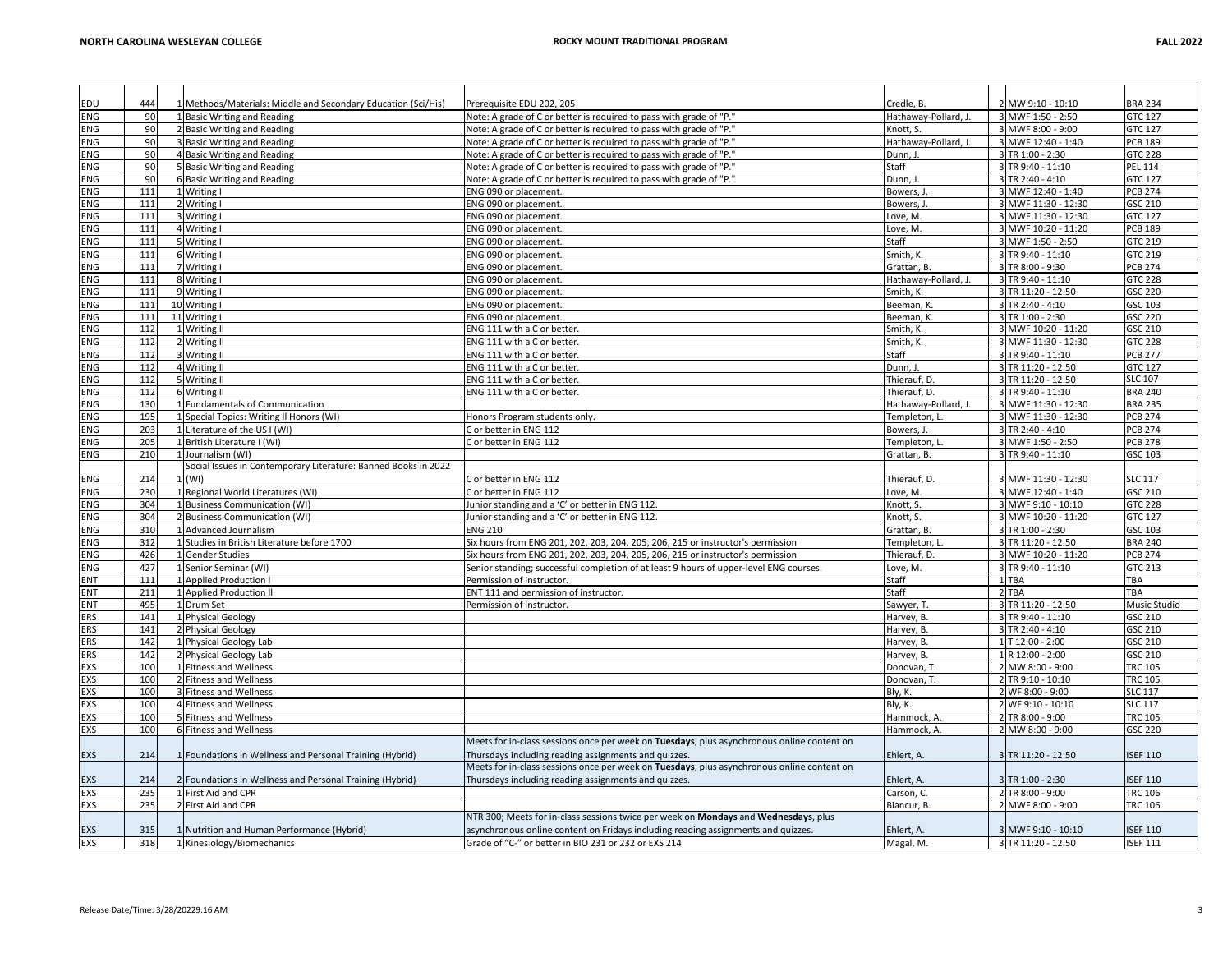|                   |            |                                                       | Grade of "C-" or better in BIO 231 or 232 or EXS 214. Meets for in-class sessions once per week on |                           |                                      |                                  |
|-------------------|------------|-------------------------------------------------------|----------------------------------------------------------------------------------------------------|---------------------------|--------------------------------------|----------------------------------|
| EXS               | 324        | 1 Exercise Physiology (Hybrid)                        | Thursday, plus asynchronous online content on Tuesday including reading assignments and quizzes.   | Ehlert, A.                | 3 TR 9:40 - 11:10                    | <b>ISEF 111</b>                  |
| EXS               | 325        | 1 Techniques in Evaluation Fitness                    | Grade of "C-" or better in EXS 214                                                                 | Magal, M.                 | 3 M 11:30 - 2:50                     | <b>ISEF 111</b>                  |
| EXS               | 325        | 2 Techniques in Evaluation Fitness                    | Grade of "C-" or better in EXS 214                                                                 | Magal, M.                 | 3 W 11:30 - 2:50                     | <b>ISEF 111</b>                  |
| EXS               | 345        | 1 Research and Statistics in Exercise Science (WI)    | MAT 113 and Grade of "C-" or better in EXS 214                                                     | Crowley, S.               | 3 F 11:30 - 2:50                     | <b>ISEF 111</b>                  |
|                   |            |                                                       |                                                                                                    |                           |                                      |                                  |
|                   |            |                                                       | 'C-" or better in EXS 214 or EXS 324; Meets for in-class sessions twice per week on Wednesdays &   |                           |                                      |                                  |
| EXS               | 450        | 1 Clinical Exercise Physiology I (Hybrid) (WI)        | Fridays, plus asynchronous online content on Mondays including reading assignments and quizzes.    | Crowley, S.               | 3 MWF 10:20 - 11:20                  | <b>ISEF 111</b>                  |
| EXS               | 480        | 1 Practicum                                           | EXS 380 or instructor permission                                                                   | Magal, M.                 | 3 M 3:00 - 4:00                      | <b>ISEF 111</b>                  |
| EXS               | 481        | 1 Internship                                          | EXS 380 or instructor permission                                                                   | Crowley, S.               | 4 W 3:00 - 4:00                      | <b>ISEF 110</b>                  |
| GEO               | 101        | 1 World Geography                                     |                                                                                                    | Boyd, E.                  | 3 TR 1:00 - 2:30                     | <b>PCB 277</b>                   |
| GEO               | 101        | 2 World Geography                                     |                                                                                                    | Boyd, E.                  | 3 TR 2:40 - 4:10                     | <b>PCB 277</b>                   |
| <b>HIS</b>        | 101        | 1 Dawn of Civilizations                               |                                                                                                    | Staff                     | 3 MWF 9:10 - 10:10                   | <b>PCB 276</b>                   |
| <b>HIS</b>        | 102        | 1 War. Revolution, Repeat                             |                                                                                                    | Staff                     | 3 TR 11:20 - 12:50                   | <b>BRA 235</b>                   |
| <b>HIS</b>        | 111        | 1 The United States: From Colonies to Civil War       |                                                                                                    | Staff                     | 3 TR 11:20 - 12:50                   | <b>PCB 276</b>                   |
| <b>HIS</b>        | 111        | 2 The United States: From Colonies to Civil War       |                                                                                                    | Staff                     | 3 TR 1:00 - 2:30                     | <b>PCB 276</b>                   |
| <b>HIS</b>        | 315        | 1 Latin America (Online)                              | on-line non-synchronus                                                                             | Richardson, K.            | 3 Online                             | Online                           |
| <b>HIS</b>        | 318        | 1 Southward Bound: History of an American Region      |                                                                                                    | Staff                     | 3 TR 2:40 - 4:10                     | <b>PCB 278</b>                   |
| <b>HIS</b>        | 355        | 1 The Celestial Empires                               |                                                                                                    | Ross. C.                  | 3 MWF 1:50 - 2:50                    | <b>PCB 277</b>                   |
| <b>HIS</b>        | 360        | 1 Dictators versus Democracies                        | HIS 102, 112 recommneded                                                                           | Ross, C.                  | 3 MWF 11:30 - 12:30                  | GSC 220                          |
| <b>HIS</b>        | 427        | 1 History Seminar                                     |                                                                                                    | Ross, C.                  | 3 TR 1:00 - 2:30                     | <b>SLC 117</b>                   |
|                   |            |                                                       | Meets for in-class sessions twice per week on Mondays and Wednesdays, plus asynchronous online     |                           |                                      |                                  |
| <b>HLP</b>        | 301        | 1 Principles of Health Education (HYBRID)             | content on Fridays.                                                                                | Gillian, L.               | 3 MWF 10:20 - 11:20                  | <b>ISEF 110</b>                  |
|                   |            |                                                       |                                                                                                    |                           |                                      |                                  |
|                   |            |                                                       | Meets for in-class sessions twice per week on Mondays and Wednesdays, plus asynchronous online     |                           |                                      |                                  |
| <b>HLP</b>        | 310        | 1 Introduction to Public Health (Hybrid)              | content on Fridays including reading assignments, small group work, case studies and assessments.  | Braxton, D.               | 3 MWF 11:30 - 12:30                  | <b>ISEF 110</b>                  |
| <b>HLP</b>        | 410        | 1 Methods and Materials in Community Health Education | HLP 190 and HLP 310                                                                                | Braxton, D.               | 3 TR 9:40 - 11:10                    | <b>ISEF 110</b>                  |
| <b>HLP</b>        | 480        | 1 Practicum                                           | <b>Senior Standing</b>                                                                             | Magal, M.                 | 3 M 3:00 - 4:00                      | <b>ISEF 111</b>                  |
| <b>HLP</b>        | 481        | 1 Internship                                          | <b>Senior Standing</b>                                                                             |                           | 4 W 3:00 - 4:00                      | <b>ISEF 110</b>                  |
|                   |            |                                                       |                                                                                                    | Crowley, S.               |                                      |                                  |
| <b>HON</b>        | 401        | 1H Honors Thesis I                                    | Honors Program students only.                                                                      | Yankosky, B               | 3 TBA                                | TBA                              |
|                   |            |                                                       |                                                                                                    |                           |                                      |                                  |
| HON               | 402        | 1H Honors Thesis II                                   | Honors Program students only                                                                       | Yankosky, B.              | 3 TBA                                | TBA                              |
| <b>HSP</b>        | 111        | 1 Spanish Language and Cultures I (Online)            |                                                                                                    | Elias, M.                 | 3 Online                             | Online                           |
| <b>HSP</b>        | 211        | 1 Spanish Language and Cultures III (Online)          | HSP 112 or placement.                                                                              | Elias, M.                 | 3 Online                             | Online                           |
| <b>HSP</b>        | 411        | 1 Spanish Literature and Culture (Online)             | Synchronous. C or better (or its equivalent on a placement exam) in HSP 111, 112, 211, 212         | Ayarza, I                 | 3 W 6:00 - 9:00                      | Online                           |
| HUM               | 495        | 1H African American Literature                        | Honors Program students only.                                                                      | Bowers, J                 | 3 TR 1:00 - 2:30                     | <b>PCB 280</b>                   |
| JUS               | 111        | 1 Introductin to Criminal Justice                     |                                                                                                    | Lewis, C.                 | 3 TR 9:40 - 11:10                    | GTC 230                          |
|                   |            |                                                       |                                                                                                    |                           |                                      |                                  |
| JUS               | 111        | 2 Introduction to Criminal Justice                    |                                                                                                    | Weathersbee-Dozier, A.    | MWF 11:30 - 12:30                    | <b>PCB 277</b>                   |
| JUS               | 111        | 3 Introduction to Criminal Justice                    |                                                                                                    | Lewis, C.                 | 3 TR 8:00 - 9:30                     | GTC 230                          |
| <b>JUS</b>        | 205        | 1 Police in Society (WI)                              |                                                                                                    | Allsbrook, R.             | 3 MWF 8:00 - 9:00                    | <b>BRA 235</b>                   |
| <b>JUS</b>        | 293        | 1 Criminal Law (Hybrid)                               | Meets Thursdays; synchronous online instruction on Tuesdays                                        | Lusby, C.                 | 3 TR 1:00 - 2:30                     | <b>BRA 235</b>                   |
| <b>JUS</b>        | 294        | 1 Correctional Institutions                           |                                                                                                    | Brake, V.                 | 3 TR 8:00 - 9:30                     | <b>PCB 277</b>                   |
| <b>JUS</b>        | 301        | 1 Criminology (WI)                                    |                                                                                                    | Cameron, J.               | 3 TR 8:00 - 9:30                     | <b>PCB 276</b>                   |
| <b>JUS</b>        | 303        | 1 Interviewing in Criminal Justice                    |                                                                                                    | Allsbrook, R.             | 3 MWF 10:20 - 11:20                  | <b>PCB 276</b>                   |
| <b>JUS</b>        | 310        | 1 Reporting for Criminal Justice (WI)                 |                                                                                                    | Fortenbery, J             | 3 MWF 10:20 - 11:20                  | GTC 228                          |
| JUS               | 315        | 1 Criminal Investigation                              |                                                                                                    | Pipkin, G                 | 3 MWF 8:00 - 9:00                    | <b>PCB 274</b>                   |
| JUS               | 318        | 1 Research Methods                                    |                                                                                                    | Lewis, C.                 | 3 Online                             | Online                           |
| <b>JUS</b>        | 403        | 1 Crime, Addiction and the Criminal                   | Online - Synchronous                                                                               | Outlaw, K                 | 3 TR 11:20 - 12:50                   | <b>PCB 274</b>                   |
| JUS               | 407        | 1 Serial Killers                                      |                                                                                                    | Pipkin, G.                | 3 MWF 9:10 - 10:10                   | <b>PCB 274</b>                   |
| <b>JUS</b>        | 421        | 1 Internships (Online)                                |                                                                                                    | Allsbook, R.              | 3 TBA                                | Online                           |
| <b>JUS</b>        | 499        | 1 Senior Seminar (WI)                                 | Computer Lab Needed - Hybrid                                                                       | Marsal, E.                | 3 MWF 9:10 - 10:10                   | <b>PCB 189</b>                   |
| JUS               | 410        | 1 Constitutional Law                                  |                                                                                                    | Lusby, C.                 | 3 TR 2:40 - 4:10                     | <b>BRA 235</b>                   |
| <b>MAT</b>        | 105        | 1 Contemporary Mathematics                            |                                                                                                    | Dozier, B.                | 3 TR 11:20 - 12:50                   | <b>PCB 280</b>                   |
| MAT               | 113        | 1 College Algebra                                     |                                                                                                    | Yankosky, B               | 3 MWF 9:10 - 10:10                   | GSC 103                          |
| MAT               | 113        | 2 College Algebra                                     |                                                                                                    | Allen, A.                 | 3 MWF 11:30 - 12:30                  | <b>PCB 278</b>                   |
| MAT               | 113        | 3 College Algebra                                     |                                                                                                    | Allen, A.                 | 3 MWF 12:40 - 1:40                   | <b>PCB 278</b>                   |
| MAT               | 121        | 1 Calculus I                                          | MAT 113; 115                                                                                       | Dozier, B.                | 4 MWF 8:50 - 10:10                   | <b>PCB 280</b>                   |
| MAT               | 213        | 1 Elementary Statistics                               |                                                                                                    | Dozier. B.                | 3 MWF 10:20 - 11:20                  | <b>PCB 280</b>                   |
| MAT               | 213        | 2 Elementary Statistics                               |                                                                                                    | Dozier, B.                | 3 MWF 12:40 - 1:40                   | <b>PCB 280</b>                   |
| MAT<br><b>MAT</b> | 213<br>213 | 3 Elementary Statistics<br>4 Elementary Statistics    |                                                                                                    | Stafford, G.<br>Allen, A. | 3 TR 8:00 - 9:30<br>3 TR 1:00 - 2:30 | <b>PCB 278</b><br><b>PCB 278</b> |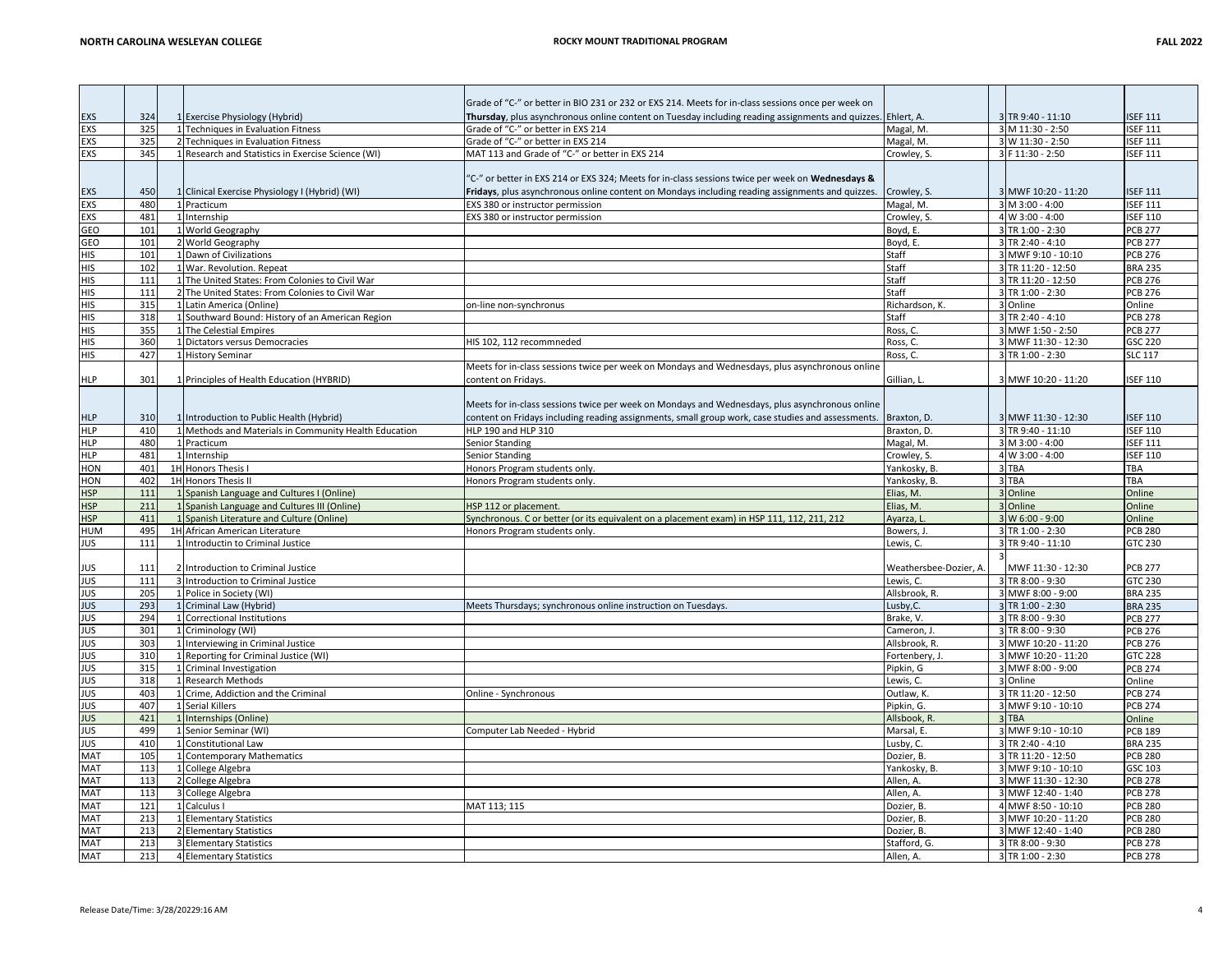| <b>MAT</b>        | 213        | 5 Elementary Statistics (Online)                     |                                                                                                | Yankosky, B.            | 3 Online                                 | Online                           |
|-------------------|------------|------------------------------------------------------|------------------------------------------------------------------------------------------------|-------------------------|------------------------------------------|----------------------------------|
| <b>MAT</b>        | 213        | 6 Elementary Statistics (Online)                     |                                                                                                | Godsey, S.              | 3 Online                                 | Online                           |
| MAT               |            |                                                      |                                                                                                |                         |                                          |                                  |
|                   | 221        | 1 Multivariable Calculus                             | <b>MAT 122</b>                                                                                 | Allen, A.               | 4 MWF 8:50 - 10:10                       | <b>PCB 278</b>                   |
| MAT               | 318        | 1 Discrete Methods                                   | <b>MAT 122</b>                                                                                 | Yankosky, B.            | 3 MWF 11:30 - 12:30                      | GSC 103                          |
| MAT               | 495        | 1H Math and Art (Honors) (WI)                        | Honors Program Students Only                                                                   | Stafford, G.            | 3 TR 11:20 - 12:50                       | GSC 103                          |
| <b>MKT</b>        | 205        | 1 Principles of Marketing (WI)                       |                                                                                                | Gil, M.                 | 3 TR 8:00 - 9:30                         | GTC 213                          |
| MKT               | 205        | 2 Principles of Marketing (WI)                       |                                                                                                | Gil, M.                 | 3 TR 11:20 - 12:50                       | GTC 230                          |
| MKT               | 319        | 1 Retailing                                          | MKT 205 with a grade of C- or higher                                                           | Gil, M.                 | 3 TR 1:00 - 2:30                         | GTC 213                          |
| MKT               | 322        | 1 Marketing Research (WI)                            | MAT 213; MKT 205 with a grade of C- or higher                                                  | Everton, B.             | 3 MWF 10:20 - 11:20                      | GTC 230                          |
| MKT               | 495        | 1 Topics in Marketing (Event Marketing)              | MKT 205 with a grade of C- or higher                                                           | Everton, B.             | 3 MWF 11:30 - 12:30                      | GTC 230                          |
|                   | 101        |                                                      |                                                                                                |                         | 1 T 1:00 - 2:00                          | HB BB&T                          |
| MSL               |            | Leadership and Personal Development                  | Co-requisite: MSL 101L                                                                         | Staff                   |                                          |                                  |
| MSL               | 101        | L Leadership Laboratory                              | Co-requisite: MSL 101                                                                          | Staff                   | 1 R 4:00 - 6:00                          | St. Aug.                         |
| MSL               | 201        | 1 Innovative Team Leadership                         | Co-requisite: MSL 201L                                                                         | Owusu, I                | 2 T 1:00 - 3:00                          | <b>TRC 105</b>                   |
| MSL               | 201        | L Leadership Laboratory                              | Co-requisite: MSL 201                                                                          | Owusu, I.               | 1 R 4:00 - 6:00                          | St. Aug                          |
| MSL               | 301        | 1 Small Unit Military Leadership                     | Co-requisite:MSL 301L                                                                          | Burgdorf, W.            | 3 TBD                                    | St. Aug                          |
| MSL               | 301        | L Leadership Laboratory                              | Co-requisite: MSL 301                                                                          | Burgdorf, W.            | 1 R 4:00 - 6:00                          | St. Aug.                         |
| MSL               | 401        | 1 Developing Adaptive Military Leaders               | Co-requisite: MSL 401L                                                                         | Harris, C.              | 3 R 1:00 - 4:00                          | St. Aug                          |
| MSL               | 401        | L Leadership Laboratory                              | Co-requisite: MSL401                                                                           | Harris, C.              | 1 R 4:00 - 6:00                          | St. Aug                          |
| MSL               | 403        | 1 Survey of Military History                         |                                                                                                | Mercer, J.              | 3 MWF 11:30 - 12:30                      | HART 1F                          |
|                   |            |                                                      |                                                                                                |                         |                                          |                                  |
| MUP               | 185        | 1 Spectrum                                           | Permission of Instructor                                                                       | Sawyer, T.              | 1 MW 12:30 - 2:00                        | Music Studio                     |
| <b>MUP</b>        | 300        | 1 Introduction to Music Production                   | MUP 150, 200, or Permission of Instructor                                                      | Sawyer T.               | 3 TR 1:00 - 2:30                         | Music Studio                     |
| MUS               | 101        | 1 Music Appreciation                                 |                                                                                                | Parker, J               | 3 TR 8:00 - 9:30                         | <b>BRA 235</b>                   |
| MUS               | 101        | 2 Music Appreciation                                 |                                                                                                | Parker, T.              | 3 MWF 1:50 - 2:50                        | <b>BRA 235</b>                   |
| <b>MUS</b>        | 101        | 3 Music Appreciation (Online)                        |                                                                                                | Parker, T.              | 3 Online                                 | Online                           |
| MUS               | 171        | 1 Wesleyan Singers                                   | Permission of Instructor                                                                       | Parker, T.              | 1 TR 1:00 - 2:30                         | Chapel                           |
| MUS               | 181        | 1 Pep Band                                           | Experience and Permission of Instructor                                                        | Nieves, L.              | 1 R 6:30 - 8:00                          | Minges                           |
| MUS               | 195        | 1 Special Topics: Beginning Piano                    | Permission of instructor to determine level of study.                                          | Parker, T.              | 1 TBA                                    | Dunn                             |
| MUS               | 195        |                                                      |                                                                                                |                         | 1 TBA                                    |                                  |
|                   |            | 2 Special Topics: Advanced Piano                     | Permission of instructor to determine level of study.                                          | Parker, T.              |                                          | Dunn                             |
| MUS               | 195        | 3 Special Topics: Organ Lessons                      | Permission of instructor to determine level of study.                                          | Parker, T.              | 1 TBA                                    | Dunn                             |
|                   |            |                                                      | Meets for in-class sessions twice per week on Mondays and Wednesdays, plus asynchronous online |                         |                                          |                                  |
| NTR               | 200        | 1 Community Nutrition (HYBRID)                       | content on Fridays.                                                                            | Braxton, D.             | 3 MWF 12:40 - 1:40                       | <b>ISEF 110</b>                  |
| <b>NTR</b>        | 310        | 1 Nutrition Assessment                               | <b>NTR 300</b>                                                                                 | Braxton, D.             | 3 TR 1:00 - 2:30                         | <b>ISEF 111</b>                  |
| PHY               | 211        | 1 General Physics I (Online)                         | MAT 115 or 121; Synchronous online course meets on Monday and Wednesday evenings.              | De Ville, P.            | 3 MW 6:00-7:30                           | Online                           |
| PHY               | 212        | 1 General Physics I Lab                              | Co-requisite: PHY 211                                                                          | De Ville, P.            | 1 T 6:00-8:00                            | GSC 210                          |
| POL               | 201        | 1 Introduction to International Relations            |                                                                                                | Kim, Y.                 | 3 MWF 12:40 - 1:40                       | GSC 220                          |
| POL               | 212        |                                                      |                                                                                                |                         | 3 TR 9:40 - 11:10                        | <b>PCB 279</b>                   |
|                   |            | 1 Conspiracy Theories and Misinformation             |                                                                                                | Kelly, J.               |                                          |                                  |
| POL               | 301        | 1 Judicial Politics                                  |                                                                                                | Kelly, J.               | 3 TR 1:00 - 2:30                         | <b>BRA 240</b>                   |
| POL               | 311        | 1 Political Parties and Public Opinion               |                                                                                                | Kim, Y.                 | 3 MWF 9:10 - 10:10                       | GSC 220                          |
| POL               | 308        | 1 Social Research Methods (crosslisted with SOC 308) | MAT 213 and POL 112 or SOC 101                                                                 | Pericak, K              | 3 TR 11:20 - 12:50                       | <b>PCB 189</b>                   |
| POL               | 313        | 1 Comparative Politics                               |                                                                                                | Kim, Y.                 | 3 Online                                 | On-line                          |
| PSY               | 111        | 1 Introduction to Psychology                         |                                                                                                | Martin, K.              | 3 MWF 9:10 - 10:10                       | <b>PEL 114</b>                   |
| PSY               | 111        | 2 Introduction to Psychology                         |                                                                                                | Martin, K               | 3 MWF 10:20 - 11:20                      | <b>PCB 278</b>                   |
| PSY               | 111        | 3 Introduction to Psychology                         |                                                                                                | Jones, A.               | 3 MWF 12:40 - 1:40                       | <b>SLC 105</b>                   |
| PSY               | 201        | 1 Psychological Development in Childhood             | <b>PSY 111</b>                                                                                 | Sanborn, F.             | 3 MWF 11:30 - 12:30                      | <b>BRA 236</b>                   |
|                   |            |                                                      |                                                                                                |                         |                                          |                                  |
| PSY               | 201        | 2 Psychological Development in Childhood             | <b>PSY 111</b>                                                                                 | Wilson, R.              | 3 TR 11:20 - 12:50                       | <b>PCB 279</b>                   |
| PSY               | 220        | 1 Sex, Marriage and Family (same as SOC 220)         | PSY 111 or SOC 101 or permission of instructor                                                 | Karnehm Willis, A.      | 3 MWF 1:50 - 2:50                        | <b>PCB 279</b>                   |
| PSY               | 226        | 1 Research Design and Analysis I                     |                                                                                                | Quinan, J.              | 3 MWF 9:10 - 10:10                       | <b>PCB 277</b>                   |
| PSY               | 226        | 2 Research Design and Analysis I                     |                                                                                                | Quinan, J.              | 3 MWF 10:20 - 11:20                      | <b>PCB 277</b>                   |
| PSY               | 302        | 1 Abnormal Psychology                                | PSY 111                                                                                        | Martin, K.              | 3 MWF 8:00 - 9:00                        | <b>BRA 236</b>                   |
| PSY               | 304        | 1 Theories of Personality                            | PSY 111                                                                                        | Martin, K.              | 3 TR 8:00 - 9:30                         | <b>BRA 236</b>                   |
| PSY               | 315        | 1 Psychology of Mass Communication (WI)              | PSY 111 or permission of instructor                                                            | Sanborn, F.             | 3 MWF 1:50 - 2:50                        | <b>BRA 236</b>                   |
| PSY               | 316        | 1 Social Psychology (WI)                             | PSY 111                                                                                        | Sanborn, F.             | 3 MWF 12:40 - 1:40                       | <b>BRA 236</b>                   |
| PSY               | 321        | 1 Information Processing, Cognition and Memory       | PSY 111                                                                                        | Jones. A.               | 3 TR 1:00 - 2:30                         | <b>SLC 107</b>                   |
| PSY               | 321        | 2 Information Processing, Cognition and Memory       | PSY 111                                                                                        | Jones. A.               | 3 TR 2:40 - 4:10                         | <b>SLC 105</b>                   |
|                   |            |                                                      |                                                                                                |                         |                                          |                                  |
| REL               | 101        | 1 Introduction to Religion                           |                                                                                                | Shaw, J.                | 3 MWF 8:00 - 9:00                        | GTC 213                          |
| REL               | 101        | 2 Introduction to Religion                           |                                                                                                | Cannon, L               | 3 TR 9:40 - 11:10                        | GSC 220                          |
| REL               | 101        | 3 Introduction to Religion                           |                                                                                                | Drum, B.                | 3 TR 11:20 - 12:50                       | <b>BRA 236</b>                   |
| REL               | 101        | 4 Introduction to Religion                           |                                                                                                | Drum, B.                | 3 TR 1:00 - 2:30                         | <b>PEL 114</b>                   |
| REL               | 115        | 1 Religious Worlds                                   |                                                                                                | Thompson, S.            | 3 MWF 12:40 - 1:40                       | <b>PCB 279</b>                   |
| REL               |            |                                                      |                                                                                                |                         |                                          |                                  |
|                   | 115        |                                                      |                                                                                                |                         |                                          | <b>PEL 114</b>                   |
|                   |            | 2 Religious Worlds                                   |                                                                                                | Thompson, S.            | 3 MWF 10:20 - 11:20                      |                                  |
| REL<br><b>REL</b> | 115<br>220 | 3 Religious Worlds<br>1 Religions of the East        |                                                                                                | Tyndall, J.<br>Drum, B. | 3 TR 9:40 - 11:10<br>3 MWF 10:20 - 11:20 | <b>PCB 278</b><br><b>SLC 117</b> |